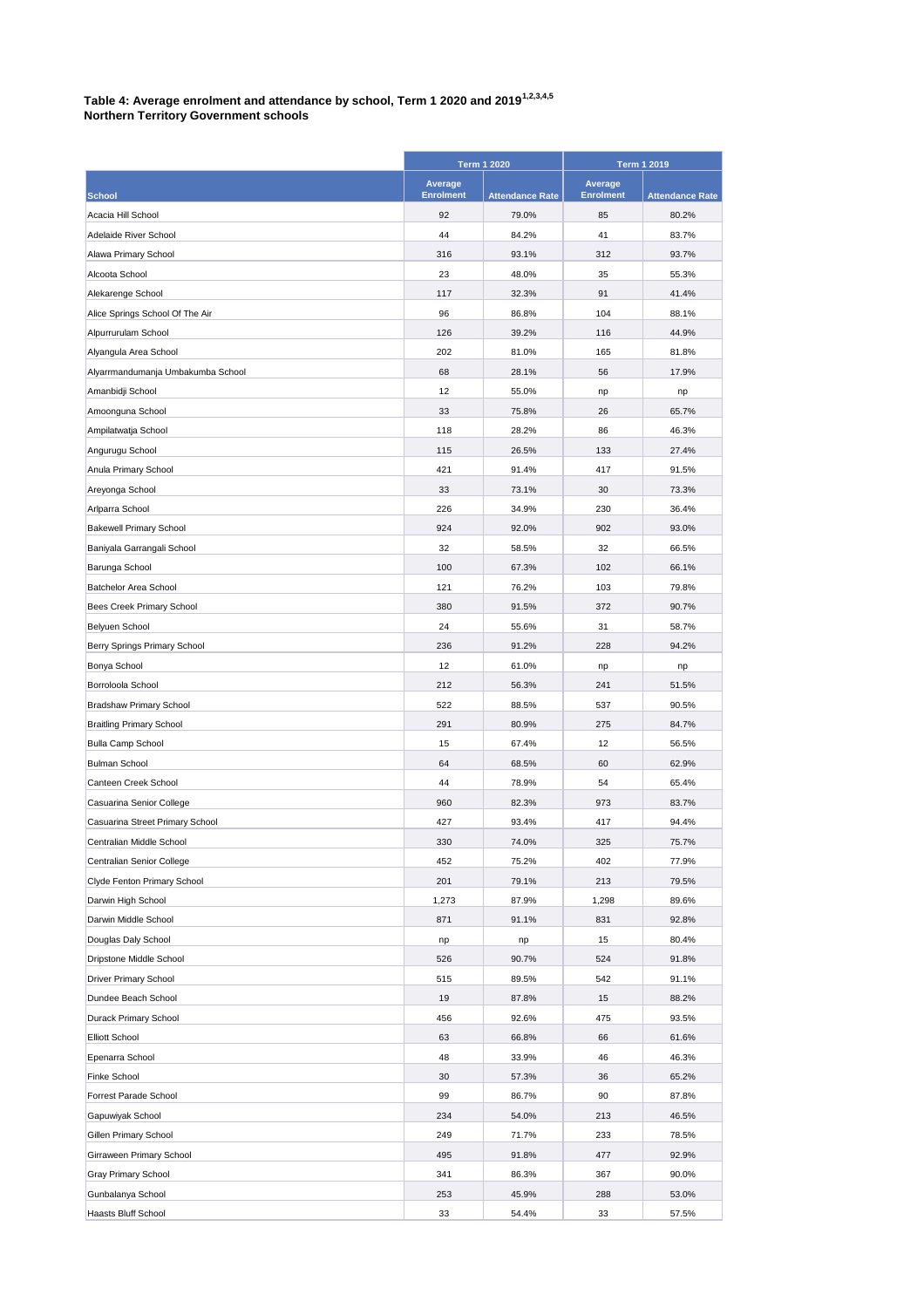|                                                 | <b>Term 1 2020</b>                 |                        | <b>Term 1 2019</b>          |                        |
|-------------------------------------------------|------------------------------------|------------------------|-----------------------------|------------------------|
| <b>School</b>                                   | <b>Average</b><br><b>Enrolment</b> | <b>Attendance Rate</b> | Average<br><b>Enrolment</b> | <b>Attendance Rate</b> |
| Harts Range School                              | 74                                 | 57.5%                  | 76                          | 56.6%                  |
| Henbury School                                  | 142                                | 83.0%                  | 141                         | 84.9%                  |
| Howard Springs Primary School                   | 290                                | 88.5%                  | 295                         | 89.8%                  |
| Humpty Doo Primary School                       | 382                                | 89.9%                  | 390                         | 89.5%                  |
| Imanpa School                                   | 21                                 | 56.4%                  | 19                          | 71.4%                  |
| Jabiru Area School                              | 199                                | 77.1%                  | 212                         | 78.9%                  |
| Jilkminggan School                              | 84                                 | 59.1%                  | 92                          | 68.6%                  |
| Jingili Primary School                          | 309                                | 88.8%                  | 322                         | 92.8%                  |
| Kalkaringi School                               | 193                                | 57.1%                  | 159                         | 57.2%                  |
| Karama Primary School                           | 192                                | 80.3%                  | 191                         | 85.5%                  |
| Katherine High School                           | 574                                | 73.3%                  | 621                         | 70.6%                  |
| Katherine School Of The Air                     | 186                                | 0.0%                   | 159                         | 0.0%                   |
| Katherine South Primary School                  | 347                                | 88.7%                  | 348                         | 88.6%                  |
| Kiana School                                    |                                    |                        |                             |                        |
| Kintore Street School                           | 52                                 | 75.8%                  | 52                          | 71.9%                  |
| Lajamanu School                                 | 217                                | 38.2%                  | 189                         | 45.8%                  |
| Laramba School                                  | 71                                 | 68.1%                  | 68                          | 65.0%                  |
|                                                 | 368                                |                        | 362                         | 89.9%                  |
| Larapinta Primary School                        | 534                                | 89.1%                  | 479                         | 93.2%                  |
| Larrakeyah Primary School                       |                                    | 92.5%                  |                             |                        |
| Leanyer Primary School                          | 571                                | 91.8%                  | 573                         | 92.7%                  |
| Ludmilla Primary School                         | 120                                | 80.5%                  | 110                         | 85.5%                  |
| MacFarlane Primary School                       | 215                                | 72.1%                  | 231                         | 72.6%                  |
| Malak Primary School                            | 214                                | 84.6%                  | 219                         | 86.9%                  |
| Mamaruni School                                 | 63                                 | 70.1%                  | 55                          | 74.4%                  |
| Maningrida College                              | 627                                | 45.1%                  | 650                         | 45.0%                  |
| Manunda Terrace Primary School                  | 170                                | 83.8%                  | 189                         | 84.6%                  |
| Manyallaluk School                              | 24                                 | 62.7%                  | 22                          | 55.2%                  |
| Mataranka School                                | 33                                 | 88.5%                  | 43                          | 75.6%                  |
| Mbunghara School                                | 15                                 | 80.3%                  | np                          | np                     |
| Middle Point School                             | 24                                 | 80.2%                  | 24                          | 77.3%                  |
| Milikapiti School                               | 74                                 | 61.6%                  | 69                          | 61.3%                  |
| Milingimbi School                               | 357                                | 41.4%                  | 372                         | 50.0%                  |
| Millner Primary School                          | 209                                | 76.4%                  | 214                         | 81.3%                  |
| Milyakburra School                              | 13                                 | 46.5%                  | 24                          | 43.5%                  |
| Minyerri School                                 | 181                                | 52.5%                  | 165                         | 60.7%                  |
| Moil Primary School                             | 193                                | 86.5%                  | 189                         | 87.8%                  |
| Moulden Primary School                          | 275                                | 75.3%                  | 305                         | 79.3%                  |
| Mount Allan School                              | 51                                 | 54.3%                  | 63                          | 65.5%                  |
| Mulga Bore School                               | np                                 | np                     | 16                          | 54.9%                  |
| Murray Downs School                             | 15                                 | 61.5%                  | 20                          | 43.2%                  |
| Mutitjulu School                                | 40                                 | 43.6%                  | 48                          | 61.0%                  |
| Nakara Primary School                           | 577                                | 91.4%                  | 607                         | 91.3%                  |
| Nemarluk School                                 | 173                                | 86.2%                  | 161                         | 89.1%                  |
| <b>Neutral Junction School</b>                  | 18                                 | 65.8%                  | 24                          | 62.0%                  |
| Newcastle Waters School                         | 18                                 | 72.3%                  | 22                          | 65.8%                  |
| Nganambala School                               | 29                                 | 64.9%                  | 27                          | 53.8%                  |
| Nganmarriyanga School                           | 139                                | 51.1%                  | 140                         | 59.6%                  |
| Ngukurr School                                  | 283                                | 53.2%                  | 296                         | 54.0%                  |
| Nhulunbuy High School                           | 329                                | 82.0%                  | 313                         | 82.4%                  |
| Nhulunbuy Primary School                        | 422                                | 86.8%                  | 476                         | 86.6%                  |
| Nightcliff Middle School                        | 366                                | 88.8%                  | 324                         | 90.0%                  |
| <b>Nightcliff Primary School</b>                | 650                                | 90.9%                  | 658                         | 90.4%                  |
| Northern Territory School of Distance Education | 438                                | 100.0%                 | 336                         | 100.0%                 |
| Ntaria School                                   | 206                                | 51.5%                  | 207                         | 57.7%                  |
| Numbulwar School                                | 147                                | 44.5%                  | 159                         | 50.3%                  |